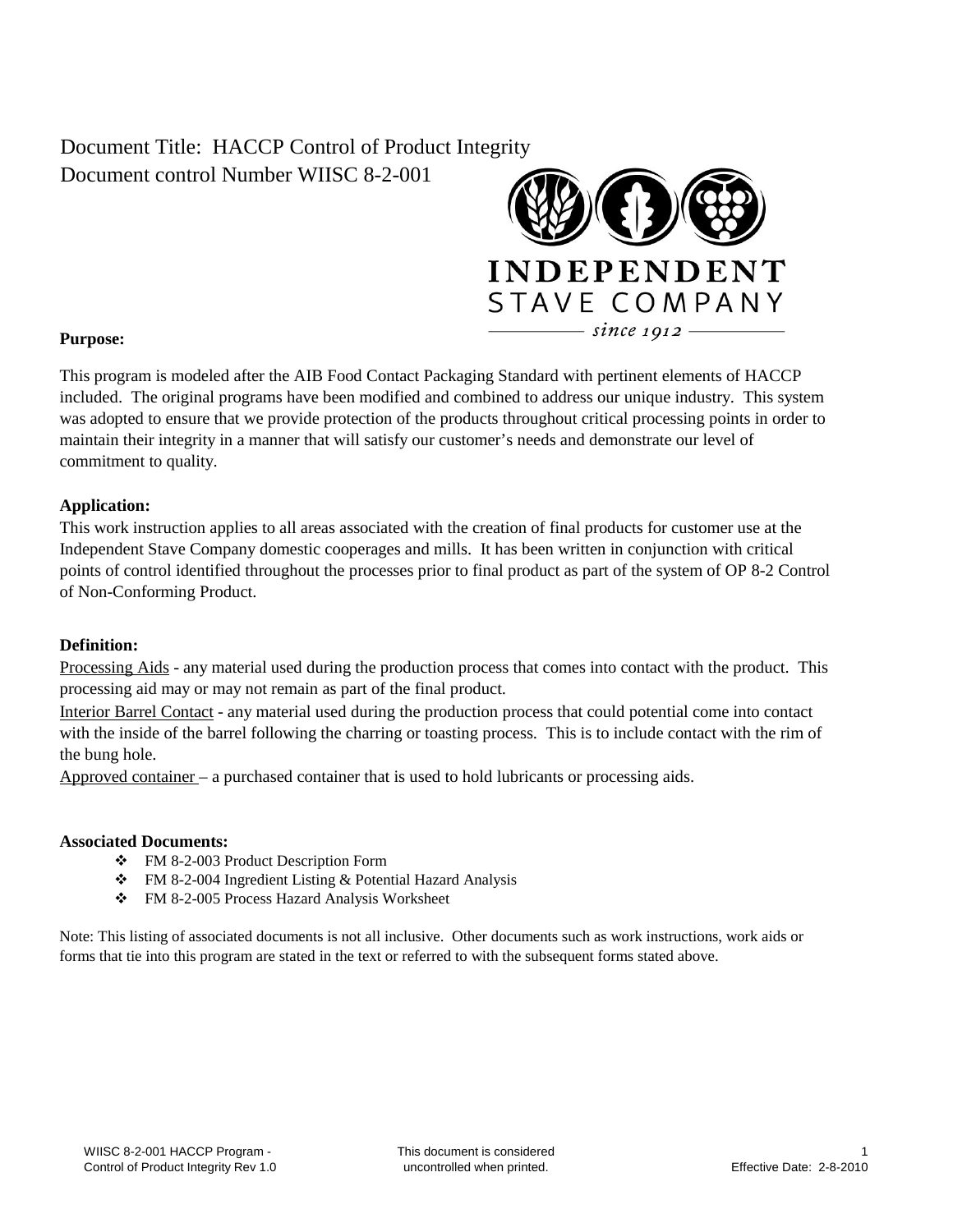## **SECTION ONE**

**1. Operational Methods and Personnel Practices:** *The receipt, storage, monitoring, handling, and processing of raw material to manufacture and distribute a safe final product.*

## **1.1. Rejection of Shipments**

- 1.1.1. Facility maintains documentation of rejected shipments
- 1.1.2. Dirty transports/containers
- 1.1.3. Damaged goods
- 1.1.4. Supplies out of specification

# **1.2. <u>Shuttle Vehicles, Loaders and /or Lifts</u> <b>1.2.1.** Maintained so that they do not con

Maintained so that they do not contaminate the material being transferred.

#### **1.3. Interior Storage Practices and Conditions**

- 1.3.1. Clean, well-maintained, and dry
- 1.3.2. Non-product materials are kept separated by bays or sections from product materials
- 1.3.3. Stored in a way to provide safe storage of materials
- 1.3.4. Stored materials-are clearly identified
- 1.3.5. Stored on pallets to prevent ground level contamination
- 1.3.6. Stored at least 10-12" away from walls (depending on structure)
- 1.3.7. Stored at least 15-20" between pallet rows or double rows (depending on structure)
- 1.3.8. Must be safeguarded against water damage and possible pest contamination

#### **1.4. Exterior Storage Area Practices and Conditions (Raw Materials)**

- 1.4.1. Stored in a way to provide safe storage of materials
- 1.4.2. Stored materials-are clearly identified with dates and product identification
- 1.3.3. Stored on pallets to prevent ground level contamination
- 1.3.4. Stored in neat rows with spacing to provide passage

#### **1.5. Raw Material Inventory**

- 1.5.1. Materials are rotated into production following a First-In, First-out (FIFO) basis
- 1.5.2. Materials that require re-palletizing are clearly identified
- 1.5.3. Pallets kept clean and repaired

## **1.6. Rework Areas**

- 1.6.1. Timely reprocessing to keep inventory down and limit aging of the material
- 1.6.2. Rework is clearly identified for traceability

## **1.7. Dust and or Smoke Collection and Filtering Devices**

- 1.7.1. Devices and equipment used to collect dust and particles are maintained and monitored
- 1.7.2. Statutory and Regulatory requirements are met and records maintained regarding dust emission controls according to the presiding authority
- 1.7.3. Smoke is exhausted and emissions are monitored
- 1.7.4. Domestic locations programs overseen by co-wide Environmental Engineer

## **1.8. Bulk Liquid Material Handling**

- 1.8.1. Storage tanks for any liquids are properly labeled, maintained and waterproof
- 1.8.2. Spigots are maintained and kept leak free
- 1.8.3. Conveying tubes or hoses are maintained and kept clean and leak free
- 1.8.4. They are on supports off the ground to prevent submersion in water
- 1.8.5. Spills are addressed quickly according to common clean up practices
- 1.8.6. MSDS are kept on file for liquid material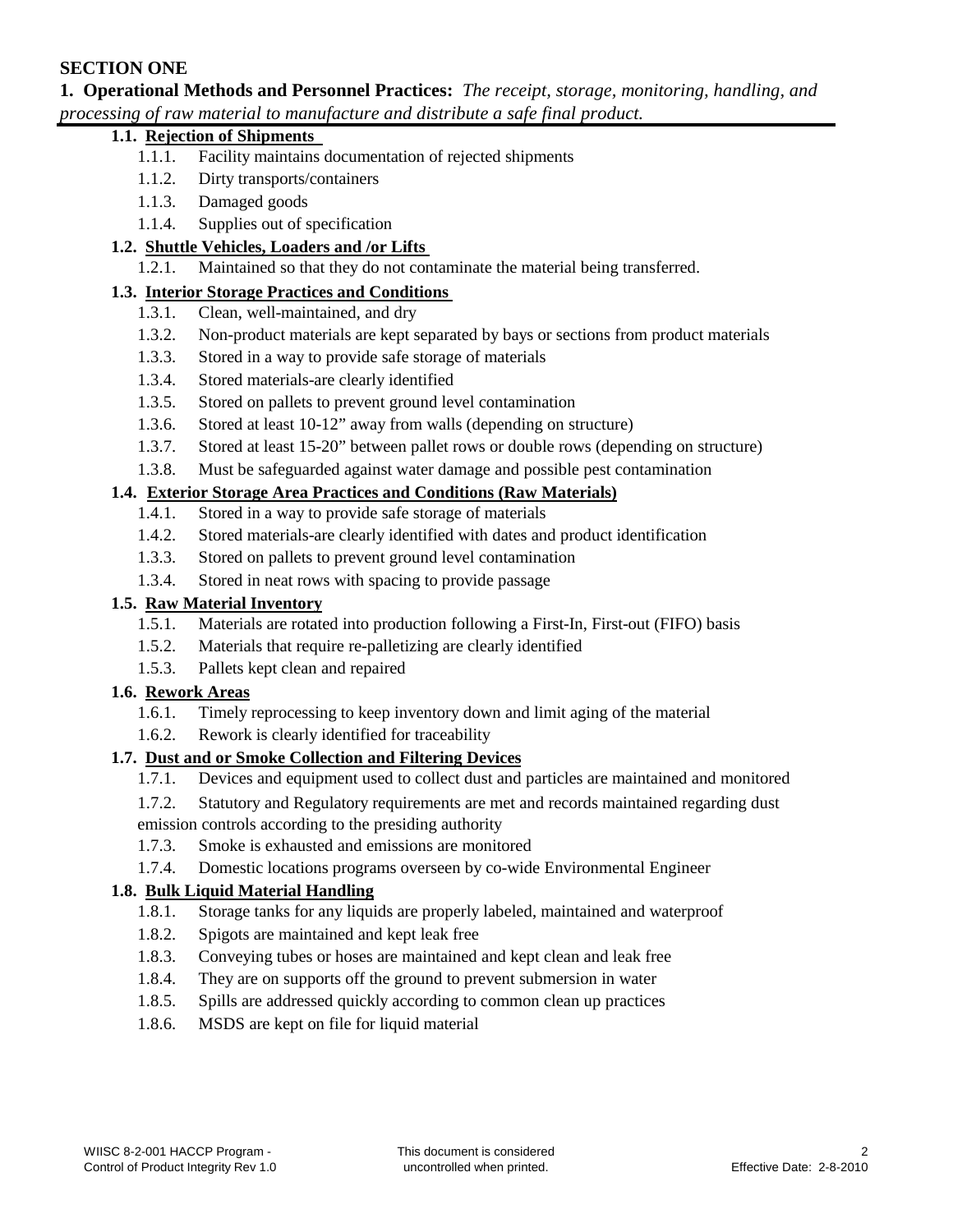## **1.9. Receiving Supplies**

1.9.1. Proper receiving practices to ensure product is acceptable

1.9.2. Stored in a manner that protects the supply from outside contaminants (such as sealed bulk containers for spiles and wedges)

1.9.3. If supply is used at individual stations they are transferred to containers with closure capability for shift end to prevent accumulation of debris.

## 1.9.4. Interior Barrel Contact - Processing Aids

- 1.9.4.1. Spiles, wedges, flagging, wax, inspection bungs
- 1.9.4.2. Bung cups (bourbon barrels)
- 1.9.4.3. Flour Paste or customer specified paste (wine barrels)

#### 1.9.5. Oak Alternative Products – Processing Aids

1.9.5.1. Cable ties, infusion bags, nylon line, nylon mesh tubing, eyelet screws, stainless steel hangers

## **1.10. Receiving Supplies (NO Interior Barrel Contact) - Processing Aids**

- 1.10.1. Chalk, crayons, stamps, ink
- 1.10.2. Proper receiving practices to ensure product is acceptable
- 1.10.3. Verify that processing aids are non-toxic

## **1.11. Foreign Material Control (General)**

- 1.11.1. Material is discarded if the presence of metal is detected
- 1.11.2. Material for oak alternative chips is sourced directly from the planning process of cooperage stock following the removal of the surface layer
- 
- 1.11.3. Barrel heads are stacked for processing with the toasted or charred surfaces facing
- 1.11.4. Interior barrel controls barrel visually checked during the insertion of heads
- 1.11.5. Marking, removal and isolation of suspect material
- 1.11.6. Foreign Matter Entrance Prevention (Specific to Barrels)
	- 1.11.6.1. Sealing Barrels following bung hole drill

1.11.6.2. Process Dependent - Barrels removed from processing line with drilled bung hole sealed to prevent possible entrance of foreign matter.

1.11.6.3. Bung holes are sealed with plastic bung caps or rubber bungs to seal barrels when from the processing line.

## **1.12. Hazardous Waste Material Disposal & General Waste Disposal**

- 1.12.1. Hazardous Waste Programs (Facility Specific)
- 1.12.2. General non-hazardous waste containers centrally located, emptied at least daily

## **1.13. Workspace Arrangement**

1.13.1. Adequate workspace is provided to enable operations to be performed in safe, hygienic conditions.

1.13.2. Operational debris is kept at a minimum and removed on a daily basis and between shifts if applicable

## **1.14. Finished Product Transportation**

- 1.14.1. Product is coded for traceability
- 1.14.2. Shipping Requirements

1.14.3. Containers/trailers inspected for acceptability in regards to cleanliness and structural defects that could jeopardize the product

## **1.15. Washroom Facilities & Personal Hygiene**

- 1.15.1. Centrally located facilities kept in sanitary condition
- 1.15.2. Hot and cold running water with "Wash hands" signs posted at sinks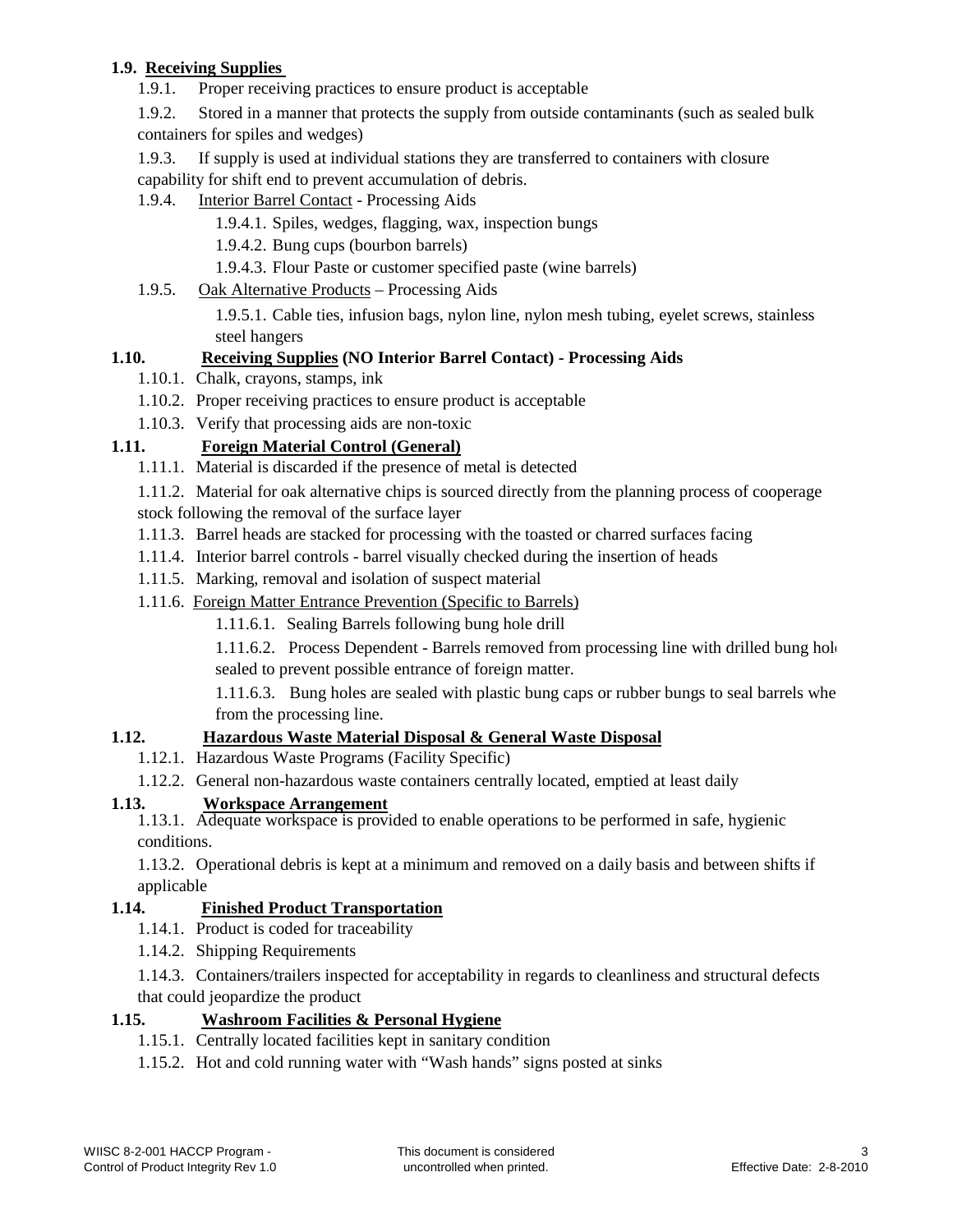- 1.15.3. Cleaned on at least a daily basis or more if needed
- 1.15.4. Single use towels in covered dispensers or air dryers

1.15.5. Personnel advised to wash hands before beginning work, after eating, smoking, using the restroom or otherwise soiling hands.

## **1.16. Work Clothing, Shoes, Personal Items & Jewelry**

- 1.16.1. Clean outer garments or uniforms at the beginning of production shift
- 1.16.2. Suitable footwear according to company regulations
- 1.16.3. Hair restraints if length is below collar or if the beard is not kept closely trimmed
- 1.16.4. Gloves, if worn, kept clean and replaced frequently
- 1.16.5. Only jewelry kept close to the skin allowed
- 1.16.6. No Food allowed on Production Floor
- 1.16.7. Smoking is only allowed in designated areas

## **1.17. Health Conditions**

1.17.1. No person with boils, sores, infected wounds or any infections or communicable disease is permitted to contact the product as defined by local or national law

1.17.2. All exposed cuts or grazes that are not dry and scabbed over are kept covered

## **1.18. Non-Facility Personnel**

1.18.1. Visitors receive appropriate training and are provided with PPE before entering the production facility

## **SECTION TWO**

## **2. Facility and Grounds Maintenance:** *The design, upkeep and management of equipment,*

*buildings and grounds to provide sanitary, efficient and reliable manufacturing environment.*

- **2.1. Facility Location**
	- 2.1.1. Clearly defined facility boundaries
	- 2.1.2. Measures in place to prevent product contamination from neighboring properties

## **2.2. Outside Grounds**

- 2.2.1. Litter and waste are removed from the property on routine basis
- 2.2.2. Waste containers are emptied on a routine basis and the area around them is kept clean
- 2.2.3. Weeds/tall grass kept mowed (Exception: Cattails which provide a natural filtering)

2.2.4. Roads, yards, and parking areas are maintained to prevent standing water and other potential contaminants

2.2.5. Adequate drainage provided for grounds, roofs and other areas

## **2.3. Fire Protection and Security Equipment**

- 2.3.1. A combination of security equipment depending on location
	- 2.3.1.1. Surveillance cameras interior and exterior
	- 2.3.1.2. After hours security personnel
	- 2.3.1.3. Perimeter fences and enclosures
- 2.3.2. A combination of fire protection equipment depending on location:
	- 2.3.2.1. Sprinkler systems and exhaust systems
	- 2.3.2.2. Sprinkler system testing in compliance with water and air quality
	- 2.3.2.3. Trained Personnel to fire safety
	- 2.3.2.4. OP 8-2 Control of Non-Conforming Product in the event of fire
- 2.3.3. Periodic in-house fire safety audits are conducted to report on facility conditions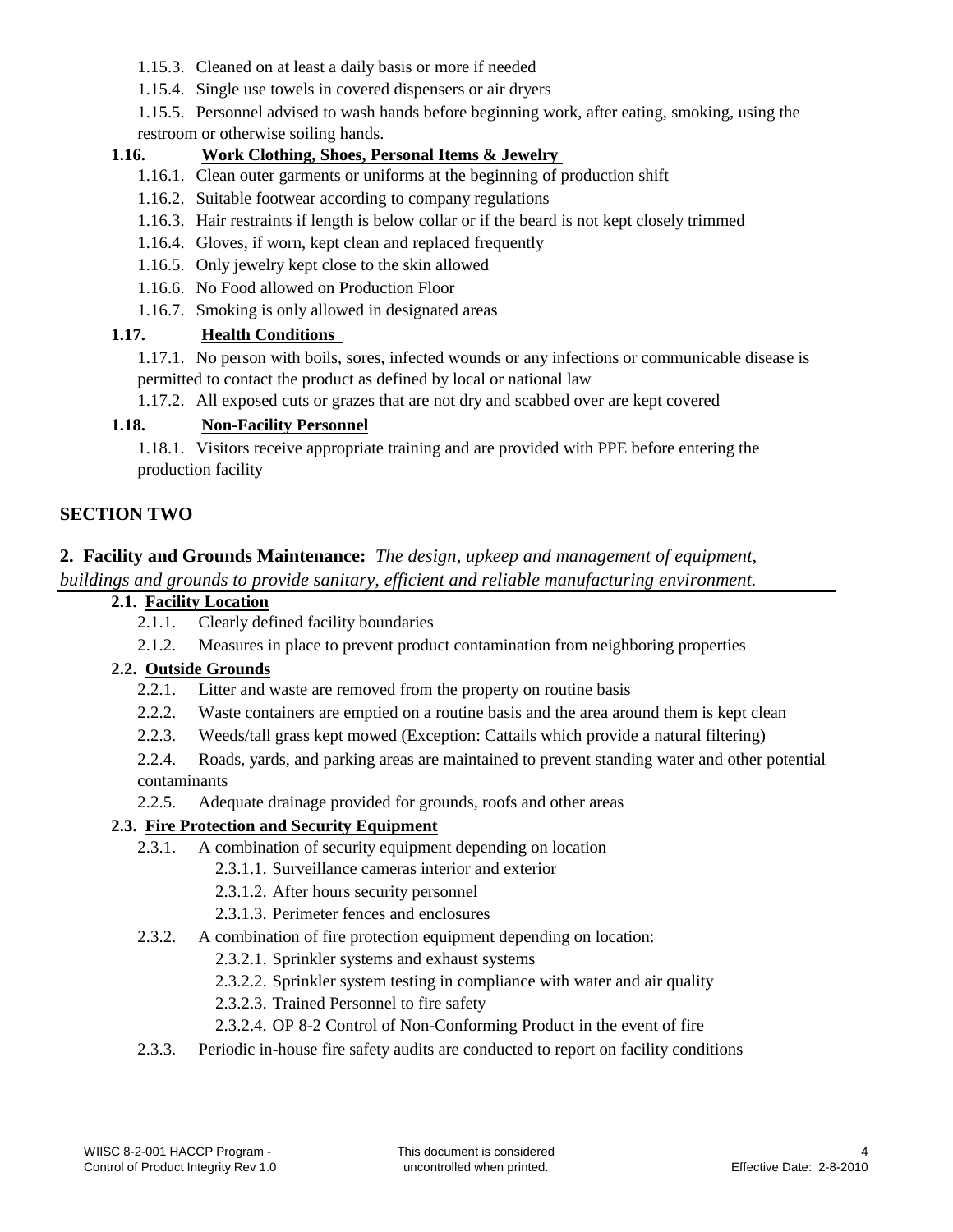## **2.4. Layout**

2.4.1. Adequate layout and placement of equipment, materials, and structures to enable inspection, cleaning, and maintenance activities.

## **2.5. Floors, Walls and Ceilings**

- 2.5.1. Floors are designed to meet the demands of facility operations
- 2.5.2. Prevent dirt accumulation
- 2.5.3. Holes in walls are repaired to prevent debris from entering and avoid pest harborage
- 2.5.4. Roof leaks are identified, controlled, and repaired

#### **2.6. Overhead Structures**

2.6.1. Fixtures, ducts, pipes and overhead structures are maintained so that…

2.6.1.1. Drips and or condensation do not contaminant the product

2.6.1.2. Flaking paint or rust does not contaminant the product

2.6.1.3. Other material (such as loose insulation) do not threaten products or contact surfaces

## **2.7. Overhead lighting**

- 2.7.1. Adequate lighting is provided in all areas
- 2.7.2. Light and fixtures in production/storage areas are of the safety type to prevent breakage
- 2.7.3. Light fittings and glass are replaced in a way that protects product below

## **2.8. Air Quality Control**

- 2.8.1. Dust filtering systems (refer to 1.7)
- 2.8.2. Air is free from trace lubricants and filtered to eliminate particles larger than 2 microns.

2.8.3. Only copper, brass, stainless steel, FDA approved plastics, or odor free rubber lines and fittings are to be used

- 2.8.4. Heat /air evacuation systems are installed at head and barrel charring stations
- 2.8.5. Equipment is maintained, cleaned, and operated in a manner that protects product
- 2.8.6. Locations regulated by Air Quality Control presiding authorities
- 2.8.7. Domestic locations programs overseen by co-wide Environmental Engineer

## **2.9. Leaks and Lubrication**

- 2.9.1. Managed so they do not contaminate products
	- 2.9.1.1. Facility prevents, identifies and eliminates leaks and excessive lubrication

## **2.10. Lubricants**

2.10.1. Non Food Grade are used on equipment when they do not pose a threat of coming in contact with the product

- 2.10.1.1. Clearly labeled and kept in orginal or approved containers
- 2.10.1.2. Managed to ensure they do not come in contact with product
- 2.10.1.3. Kept separate from food grade lubricants
- 2.10.1.4. Spills handled according to hazardous waste control program
- 2.10.1.5. MSDS sheets available in area

2.10.2. Food Grade are used on equipment considered to have a potential of having contact with the product, i.e. cotton seed or rice oil used on re-saws, paraffin or chalk

- 2.10.2.1. Clearly labeled and kept in orginal or approved containers
- 2.10.2.2. Managed to ensure they do not come in contact with possible contaminents
- 2.10.2.3. Kept separate from non food grade lubricants
- 2.10.2.4. Spills are cleaned up promptly
- 2.10.2.5. MSDS sheets available in area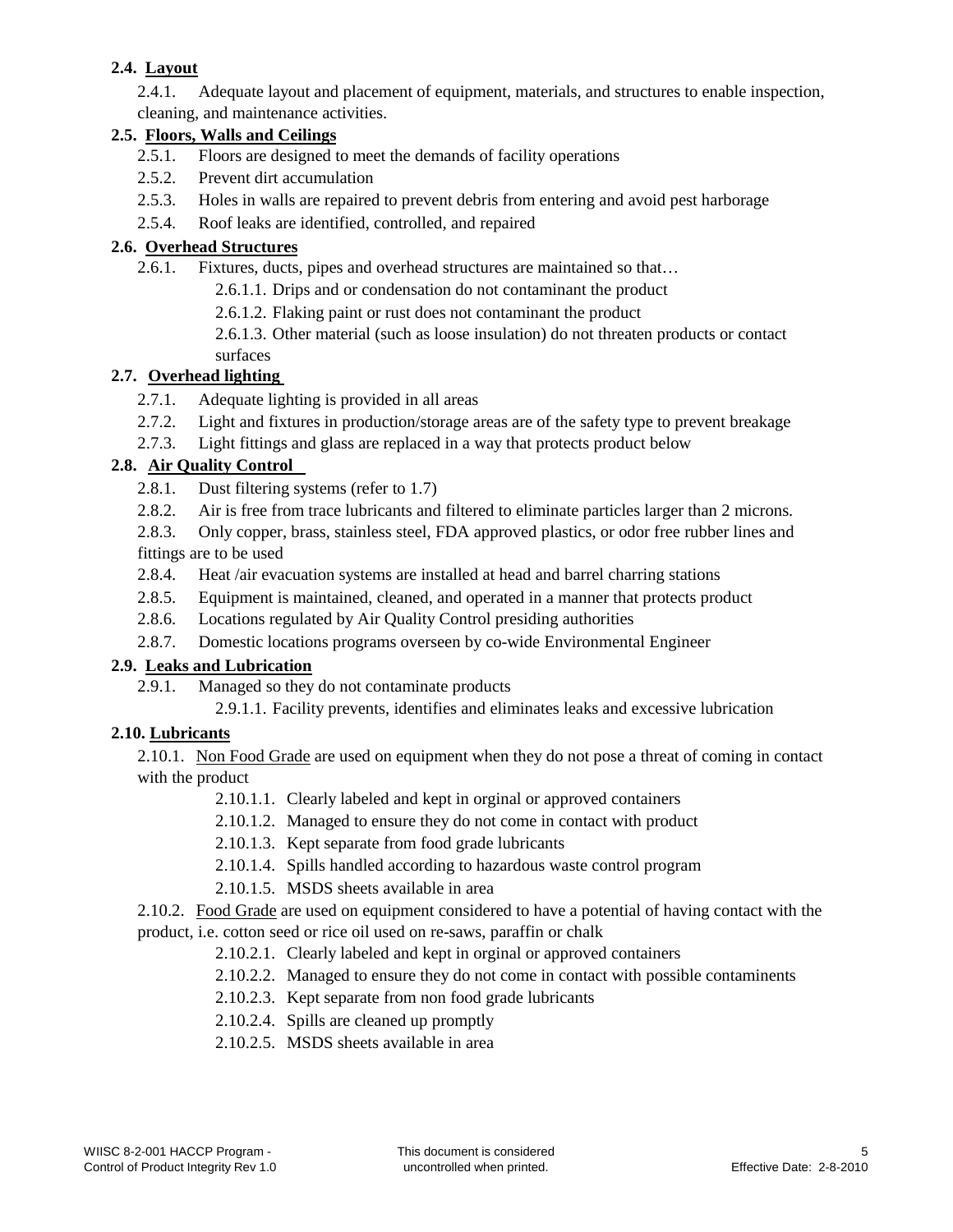## **2.11. Cross Contamination Prevention**

2.11.1. Finished products kept separate from products in process by separation of departments

## **2.12. Design Standards**

- 2.12.1. New construction is designed to include the following considerations:
	- 2.12.1.1. Safety & Ergonomics
	- 2.12.1.2. Ease of access for maintenance and cleaning
	- 2.12.1.3. Protection of product

## **2.13. Compressed Air**

- 2.13.1. Equipment is maintained to ensure air hoses are kept leak free
- 2.13.2. Conveying air hoses/nozzles are maintained and kept leak free
- 2.13.3. If air hoses are utilized in an area with potential water accumulation (barrel head-up,
- inspection) the hoses and nozzles are kept suspended to prevent submersion in water

## **2.14. Water Quality**

- 2.14.1. Comply with regulatory requirements
- 2.14.2. Agency supplying Potable water complies with biological/microbial testing
- 2.14.3. Only potable water supply from an approved source that is free of odor, iron or rust is to be used for production processing
- 2.14.4. Scheduled water quality testing of both water and steam that contacts product
- 2.14.5. Documented results of water testing on file
- 2.14.6. Conveying water hoses are maintained and kept clean and leak free
- 2.14.7. They are on supports off the ground to prevent submersion in water
- 2.14.8. Locations regulated by Water Quality Control presiding authorities
- 2.14.9. Domestic locations programs overseen by co-wide Environmental Engineer

## **SECTION THREE**

## **3. Cleaning Practices:** *The cleaning of equipment and buildings to provide a wholesome and safe processing environment.*

#### **3.1. Identified "critical" cleaning areas** are cleaned in a manner to prevent contamination of finished barrels, toasted/charred heads, and barrel contact processing aids.

- 3.1.1. Reusable Processing Aids (Inspection Bungs, Plastic Caps)
	- 3.1.1.1. Kept in a manner that does not contaminant products as specified in the document titled - WAISC 7-4-015 Barrel Sealing & Bung Washing
- **3.2. Chemicals used in this cleaning process, if any**, are controlled as stated below:
	- 3.2.1. Chemicals are non-chlorine
		- 3.2.2. Containers are clearly labeled
		- 3.2.3. MSDS sheets available in area

## **3.3. Control of Housekeeping Equipment**

- 3.3.1. Chemicals used for housekeeping are non-chlorine
- 3.3.2. Labeled to designate the area of usage
- 3.3.3. Kept in a manner that does not contaminant products or production equipment
- 3.3.4. Items used to clean restrooms are never used to clean other areas

## **3.4. Daily Housekeeping**

- 3.4.1. Tasks completed in a way to prevent contamination
- 3.4.2. Cleaning personnel are responsible for routine cleaning and tasks as assigned
- 3.4.3. Daily cleaning tasks ensure that production shifts begin with clean areas
- 3.4.4. Use of water is restricted or controlled as to its use around products or work in process
- 3.4.5. Periodic in-house audits conducted by HR Manager of ISC to report on facility conditions. Includes elements of safety and cleanliness.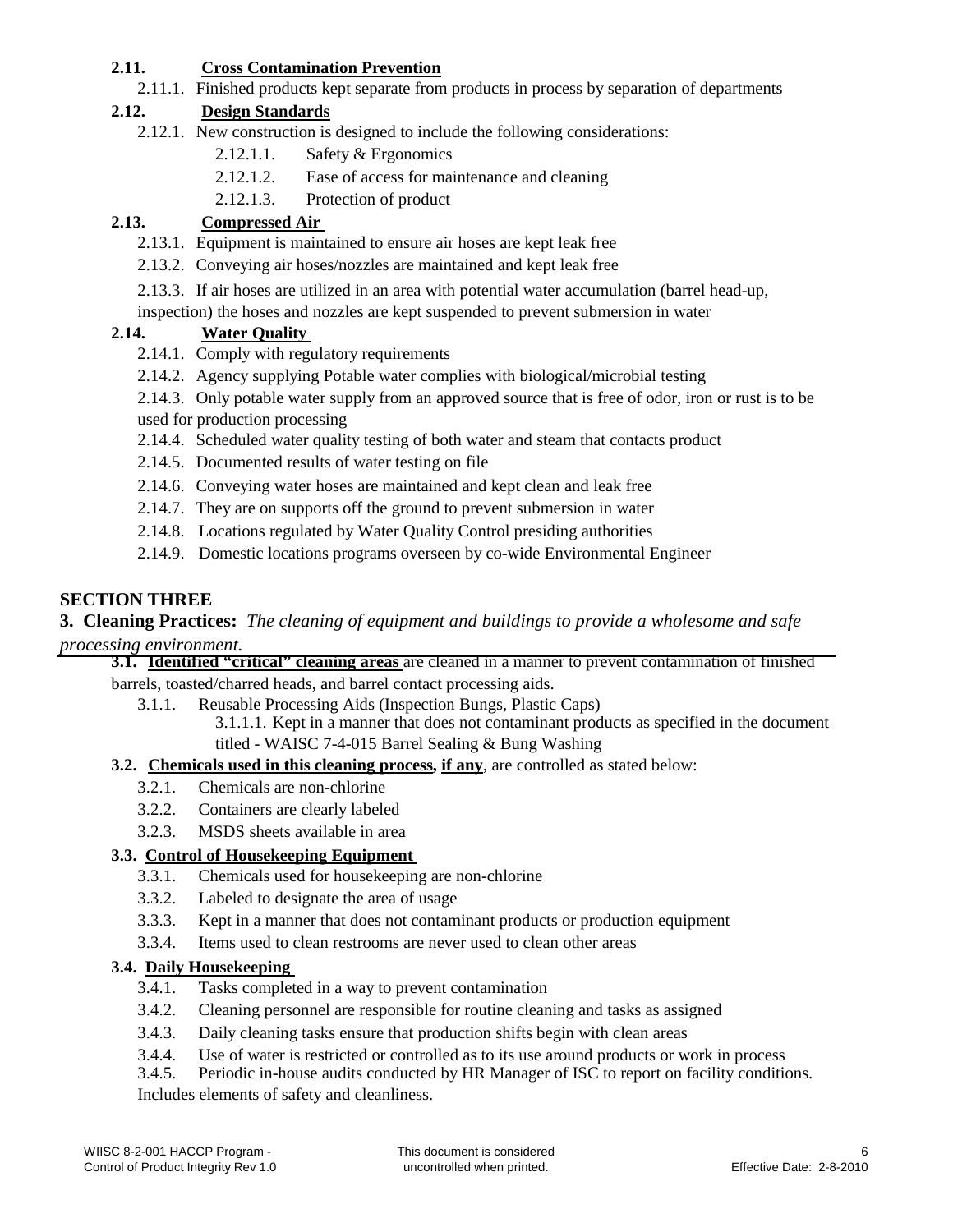## **3.5. Periodic (Deep) Cleaning**

3.5.1. Critical areas of cleaning are targeted for deep cleaning that involve production equipment and water draining troughs

- 3.5.2. Equipment and structural overheads are also scheduled for periodic cleaning
- 3.5.3. Cleaning personnel are responsible for tasks as assigned

## **3.6. Maintenance Cleaning**

- 3.6.1. Tasks are completed in a way that does not compromise product safety
- 3.6.2. Any affected product is removed and treated as non-conforming product

## **SECTION FOUR**

## **4. Integrated Pest Management:** *The assessment, monitoring, and management of pest activity to identify, prevent and eliminate conditions that could promote or sustain a pest population.*

**4.1. Pest Prevention** Integrated Pest Management Program

- 4.1.1. PCO has overall responsibility of inspecting/servicing pest control devices
- 4.1.2. Evaluating the effectiveness of the pest control program is a partnership
- 4.1.3. Pest Management Company provides a copy of certification for personnel
- 4.1.4. Facility has a signed contract with Pest Management Company that includes:
	- 4.1.4.1. Facility name
	- 4.1.4.2. Facility contact person and company contact person (emergency)
	- 4.1.4.3. Frequency of services
	- 4.1.4.4. Description of service
	- 4.1.4.5. Term of contract
	- 4.1.4.6. Mapped location of prevention devices
	- 4.1.4.7. List of approved chemicals (copy of MSDS for chemicals used)
	- 4.1.4.8. Service records to be maintained –activity reports
	- 4.1.4.9. Notification required if any changes in service or materials used
- 4.1.5. Limit of food access restricted to designated break room areas
	- 4.1.5.1. Drinks allowed due to heat in approved drinking containers only

## **4.2. Control of Pesticides**

- 4.2.1. Pesticides are not allowed to be used in the production or storage areas
- 4.2.2. Exterior applications are conducted by the PCO.

## **SECTION FIVE**

**5. Adequacy of Practices:** *The coordination of management support, cross-functional teams, documentation, education, training and monitoring systems to ensure all departments of the facility work together effectively to deliver a wholesome and safe final product.*

#### **5.1. Quality Policy**

- 5.1.1. Written policy outlines the company's commitment to provide quality products
- 5.1.2. Policy is approved by senior management
- 5.1.3. Policy is regularly communicated throughout the company
- 5.1.4. Policy is reviewed annually for adequacy by executive management team

#### **5.2. Accountability**

5.2.1. Facility management authorizes personnel to monitor the implementation and effectiveness of this program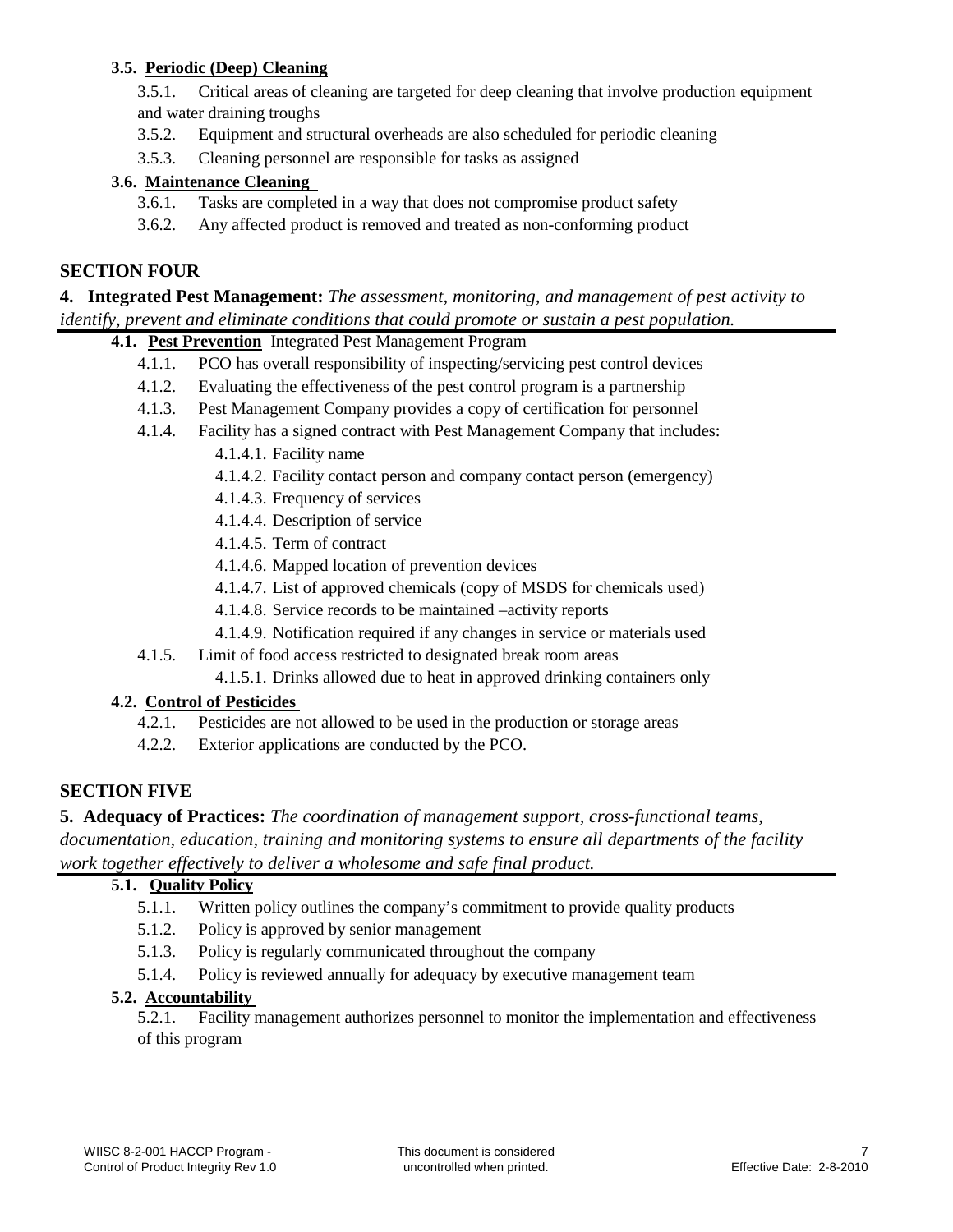#### **5.3**. **Support** –management supplies human and financial resources to support the program

## 5.3.1. Budget and labor support

## **5.4. Written Procedures/Training and Education**

- 5.4.1. Documentation is controlled by ISO and coordinating ISC procedures
- 5.4.2. Training and Education are controlled by ISO and coordinating ISC procedures

## **5.5. Self-Inspections**

- 5.5.1. Product Safety & Safety Committee
	- 5.5.1.1. Periodic inspections to include entire facility and outside grounds
	- 5.5.1.2. Documented results and recorded actions to correct concerns
	- 5.5.1.3. Inspections reviewed at management review meetings

#### **5.6. Audit Summaries**

5.6.1. Developed program and subsequent records are audited internally on at least an annual basis as part of the ISO auditing program under the quality system known as OP 8-2

#### **5.7. Customer Concern Program**

5.7.1. ISO document OP 7-1 outlines the quality system pertaining to Customer Related Processes

5.7.2. OP 7-1 is audited internally on at least an annual basis and subjected to external audits as part of the external audit sampling process

## **5.8. Microbial Control**

5.8.1. See water quality section 2.1.4

5.8.2. Samples of all products and products types used for aging wine, to include cooperage stock and oak alternatives are sent at least quarterly for chemical analysis

5.8.3. Both the head and the interior of the barrel are toasted or charred according to customer's specifications unless they specify untoasted

5.8.4. Oak alternative products are toasted or roasted according to customer's specifications unless they specify untoasted

5.8.5. Processing aids in contact with the barrel are protected to prevent contamination

#### **5.9. Allergen Control**

5.9.1. This is a natural wood product sourced from American White Oak.

5.9.1.1. Raw Material suppliers are certified under ISO 9001:2008

5.9.1.2. Processing aids that contact the product are restricted to food grade or non-toxic

## **5.10. Traceability Program**

- 5.10.1. Written Traceability Program to cover:
	- 5.10.1.1. Suspect raw materials
	- 5.10.1.2. Rework –or work in progress
	- 5.10.1.3. Finished product

## **5.11. Recall/Withdrawal Program**

- 5.11.1. Mock Recall/Withdrawal Trials
- 5.11.2. Conducted annually (In-house)
- 5.11.3. Results documented